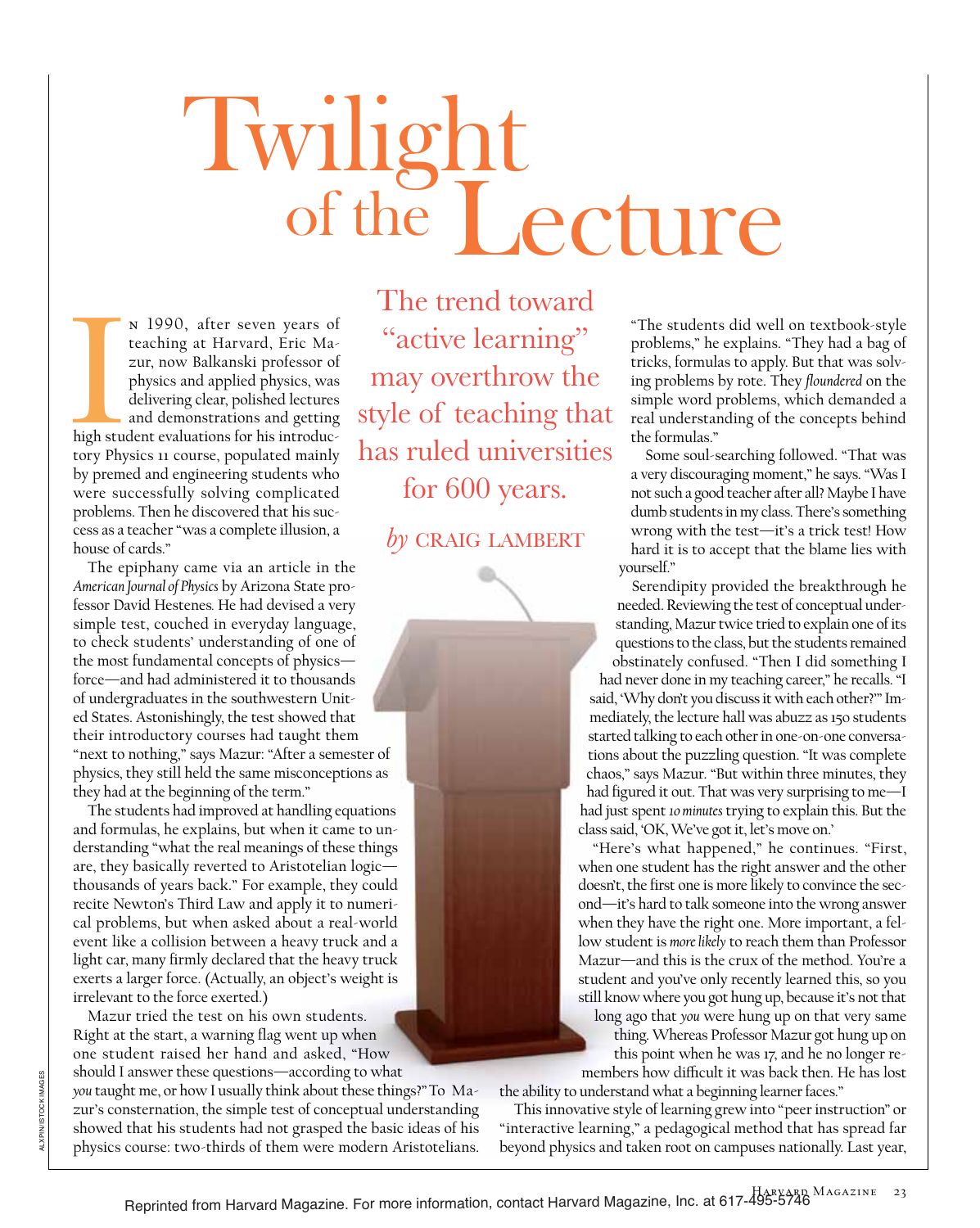

afsetier

m h s W. **WG** 

> Mazur gave nearly 100 lectures on the subject at venues all around the world. (His 1997 book *Peer Instruction* is a user's manual; a 2007 DVD, *Interactive Teaching,* produced by Harvard's Derek Bok Center for Teaching and Learning, illustrates the method in detail.)

> Interactive learning triples students' gains in knowledge as measured by the kinds of conceptual tests that had once deflated Mazur's spirits, and by many other assessments as well. It has other salutary effects, like erasing the gender gap between male and female undergraduates. "If you look at incoming scores for our male and female physics students at Harvard, there's a gap," Mazur explains. "If you teach a traditional course, the gap just translates up: men gain, women gain, but the gap remains the same. If you teach interactively, *both* gain more, but the women gain disproportionately more and close the gap." Though there isn't yet definitive research on what causes this, Mazur specu

lates that the verbal and collaborative/collegial nature of peer interactions may enhance the learning environment for women students.

Livenie 9

There's also better retention of knowledge. "In a traditional physics course, two months after taking the final exam, people are back to where they were before taking the course," Mazur notes. "It's shocking." (Concentrators are an exception to this, as subsequent courses reinforce their knowledge base.) Peer-instructed students who've actively argued for and explained their understanding of scientific concepts hold onto their knowledge longer. Another benefit is cultivating more scientists. A comparison of intended and actual concentrators in STEM (science, technology, engineering, mathematics) fields indicates that those taught interactively are only half as likely to change to a non-STEM discipline as students in traditional courses.

24 March - April 2012 *Photograph by Stu Rosner* Reprinted from Harvard Magazine. For more information, contact Harvard Magazine, Inc. at 617-495-5746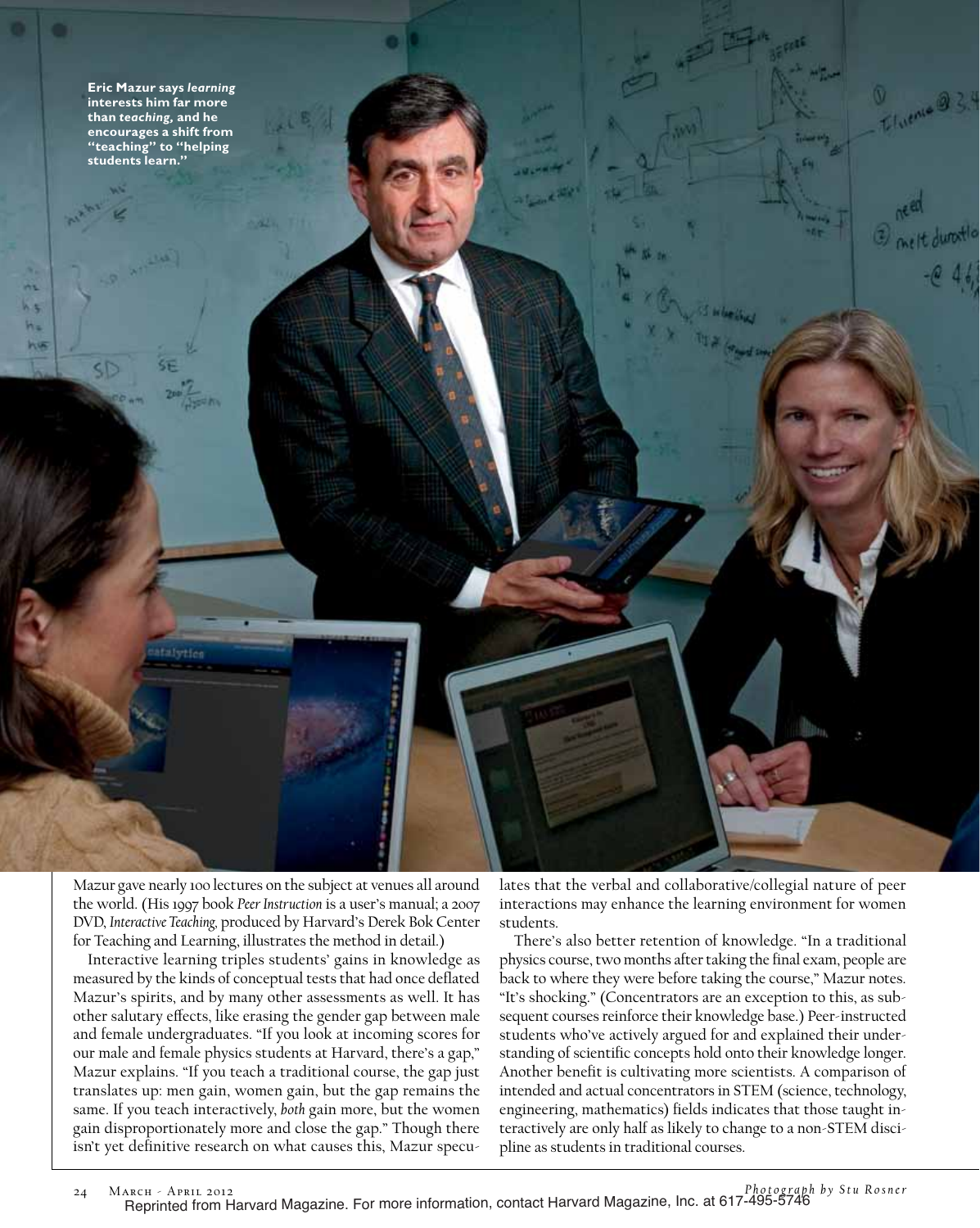

## **Mazur likes a Camus quote: "Some people talk in their sleep. Lecturers talk while** *other* **people sleep."**

Scores of Harvard faculty members are experimenting with innovative styles of teaching in their classes. Mazur's profile is perhaps the highest because he has been at it for two decades and has poured so much passion into the pursuit. But across the University's faculties, instructors are trying out new, more effective modes of pedagogy, partly in response to a generation of students who have been learning all their lives from computer screens, websites, and visual media (see "Professor Video," November-December 2009, page 34). Often, these efforts embody a search for alternatives to the traditional lecture. The recent \$40-million gift from Rita E. Hauser, L '58, and Gustave M. Hauser, J.D. '53, will spur a wide variety of experiments in this realm (see "A Landmark Gift for Learning," http://harvardmag. com/hauser-gift-11).

Such pedagogical invention isn't just a trial-and-error endeavor. Rigorous evaluations using statistical analysis can help distinguish the most promising innovations. For his part, Mazur has collected reams of data on his students' results. (He says most scholars, even scientists, rely on anecdotal evidence instead.) End-of-semester course evaluations he dismisses as nothing more than "popularity contests" that ought to be abolished. "There is zero correlation between course evaluations and the amount learned," he says. "Award-winning teachers with the highest evaluations can produce the same results as teachers who are getting fired." He asserts that he is "far more interested in *learning* than *teaching,*" and envisions a shift from "teaching" to "helping students

learn." The focus moves away from the lectern and toward the physical and imaginative activity of each student in class.

Interactive pedagogy, for example, turns passive, note-taking students into active, de facto *teachers* who explain their ideas to each other and contend for their points of view. ("The person who learns the most in any classroom," Mazur declares, "is the teacher.") Thousands of research studies on learning indicate that "active learning is really at a premium. It's the most effective thing," says Terry Aladjem, executive director of the Bok Center and lecturer on social studies. "That means focusing on what students actually *do* in the classroom, or in some other learning environment. From cognitive science, we hear that learning is a process of moving information from short-term to long-term memory; assessment research has proven that active learning does that best." Active learners take new information and *apply* it, rather than

merely taking note of it. Firsthand use of new material develops personal ownership. When subject matter connects directly with students' experiences, projects, and goals, they care more about the material they seek to master. In the abstract, for example, statistics may seem a dry pursuit, but a graduate student with her own data to analyze for a doctoral dissertation suddenly finds multiple regression a compelling subject.

When Mazur speaks to audiences on pedagogy, he asks his listeners to think about something they are really good at—perhaps some skill they are proud of, especially one that advanced their career. "Now, think of *how* you became good at it," he says next. Audience members, supplied with wireless clickers, can choose from several alternatives: trial and error, apprenticeship, lectures, family and friends, practicing. Data from thousands of subjects make "two things stand out," Mazur says. "The first is that there is a huge spike at *practicing*—around 60 percent of the people select 'practicing.'" The other thing is that for many audiences,

which often number in the hundreds, "there is absolutely *zero* percent for lectures. Nobody cites lectures."



discussing interactive teaching.

Taking active learning seriously means revamping the entire teaching/learning enterprise—even turning it inside out or upside down. For example, active learning over-

throws the "transfer of information" model of instruction, which casts the student as a dry sponge who passively absorbs facts and ideas from a teacher. This model has ruled higher education for 600 years, since the days of the medieval Schoolmen who, in their *lectio* mode, stood before a room reading a book aloud to the assembly—no questions permitted. The modern version is the lecture.

Though it remains the dominant form of instruction in higher education and can sometimes become a real art form, the lecture may be on its last legs. "The hands-on interactive experience in a lab or an art studio is more powerful than a lecture, and can't be replicated online," says Logan McCarty, director of physical sciences education. "The stereotypical lecture where the professor is giving exposition of textbook-type material to the students—I think *that* type of exposition can be done better with online video or by an interactive-tutorial format." Today at Harvard, many courses distribute lecture notes, and others post video recordings of lectures online. After hearing about Mazur's approach to teaching, Weatherhead University Professor Gary King, a government scholar, started to make recorded lectures available *before* class, thus freeing class time for more active styles of instruction.

The active-learning approach challenges lecturers to re-evaluate what they can accomplish during class that offers the greatest value for students. Mazur cites a quip to the effect that lectures are a way of transferring the instructor's lecture notes to students' notebooks without passing through the brains of either. (He also likes a quote from Albert Camus: "Some people talk in their sleep. Lecturers talk while *other* people sleep.") "The danger with lucid lectures—of which we have so many on this campus, with so many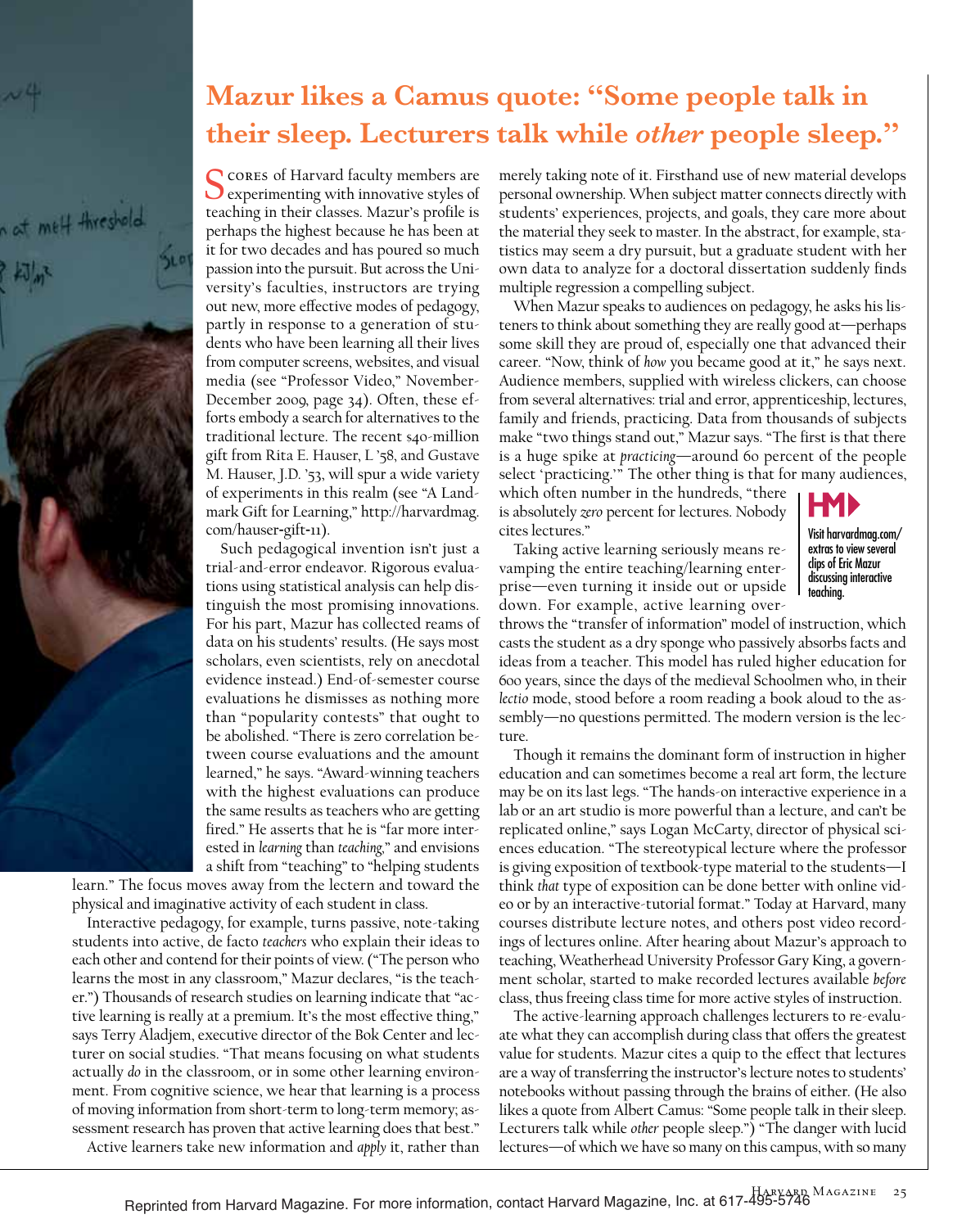brilliant people—is that they create the illusion of teaching for teachers, and the illusion of learning for learners," he says. "Sitting passively and taking notes is just not a way of learning. Yet lectures are 99 percent of how we teach!"

 Technology is also pushing lecturers to either get better or explore alternatives. "These days I'm competing, frankly, with myself on video," said senior lecturer on computer science David Malan at a Faculty of Arts and Sciences program on "Redefining Teaching and Learning in the Twenty-First Century" last February (see http://harvardmagazine.com/2011/02/teach-inon-teaching). Online videos of his Computer Science 50 lectures, he said, "are accessible any number of hours of the day, and you can play me at twice the speed and therefore get these lectures twice as efficiently. I genuinely view this as a challenge to myself: what should be the role of lectures in CS 50? It's definitely an opportunity to present conceptual material, but I also think it's to incentivize students to get there and stay there throughout the semester: it needs to be a compelling experience."

At the same time, "More and more faculty are finding that the traditional lecture no longer suits them," Aladjem notes. "And they are finding alternative ways to connect with students. Some are quite sophisticated in using course websites, blogs, and other



**In 2006, Mazur introduced wireless polling in his introductory physics course, during which these photographs were taken. Here Chelsey Forbess '07 and Jonathan Paul '07 discuss results with Mazur while Julia Pederson '07 registers her answer with a handheld clicker and a laptop at the front of the classroom tallies students' responses.** 

means to be in touch. Michael McCormick, Goelet professor of medieval history [see "Who Killed the Men of England?" July-August 2009, page 30], holds office hours late at night via Skype, and it's very popular. Nearly all undergraduates have laptops, smart phones, or other computing devices and use them all constantly. In this environment, we have to keep in mind that there's some sort of quantum—a fixed amount—of human attention. In a digital age, we are dividing it up into ever-smaller slices, and there's more and more a race to get pieces of that attention, especially in the classroom. That is one of the biggest challenges facing our faculty.

"I think the answer to this challenge is to rethink the nature of the college course, to consider it as a different kind of animal these days," he continues. "A course can be a communication across time about a discrete topic, with a different temporal existence than the old doing-the-homework-for-the-lecture roucomputer statistically compiles, without displaying the overall tally. If between 30 and 70 percent of the class gets the correct answer (Mazur seeks controversy), he moves on to peer instruction. Students find a neighbor with a different answer and make a case for their own response. Each tries to convince the other. During the ensuing chaos, Mazur circulates through the room, eavesdropping on the conversations. He listens especially to incorrect reasoning, so "I can re-sensitize myself to the difficulties beginning learners face." After two or three minutes, the students vote again, and typically the percentage of correct answers dramatically improves. Then the cycle repeats.

"We want to educate leaders, the innovators of society," Mazur says. "Let's turn our students into *real* problem solvers. In a realworld problem, you know where you want to get, but you don't know how to get there. For example: how can I bake a cake with

tine. Students now tap into a course through different media; they may download materials via its website, and even access a faculty member's research and bio. It's a different kind of communication between faculty and students. Websites and laptops have been around for years now, but we haven't fully thought through how to integrate them with teaching so as to conceive of courses differently."

Mazur's reinvention of the course drops the lecture model and deeply engages students in the learning/teaching endeavor. It starts from his view of education as a two-step process: information transfer, and then making sense of and assimilating that information. "In the standard approach, the emphasis in class is on the first, and the second is left to the student on his or her own, outside of the classroom," he says. "If you think about this rationally, you have to flip that, and put the first one outside the classroom, and the second inside. So I began to ask my students to read my lecture notes *before* class, and then tell me what questions they have [ordinarily, using the course's website], and when we meet, we discuss those questions."

Thus Mazur begins a class with a student-sourced question, then asks students to think the problem through and commit to an answer, which each records using a handheld device (smartphones work fine), and which a central